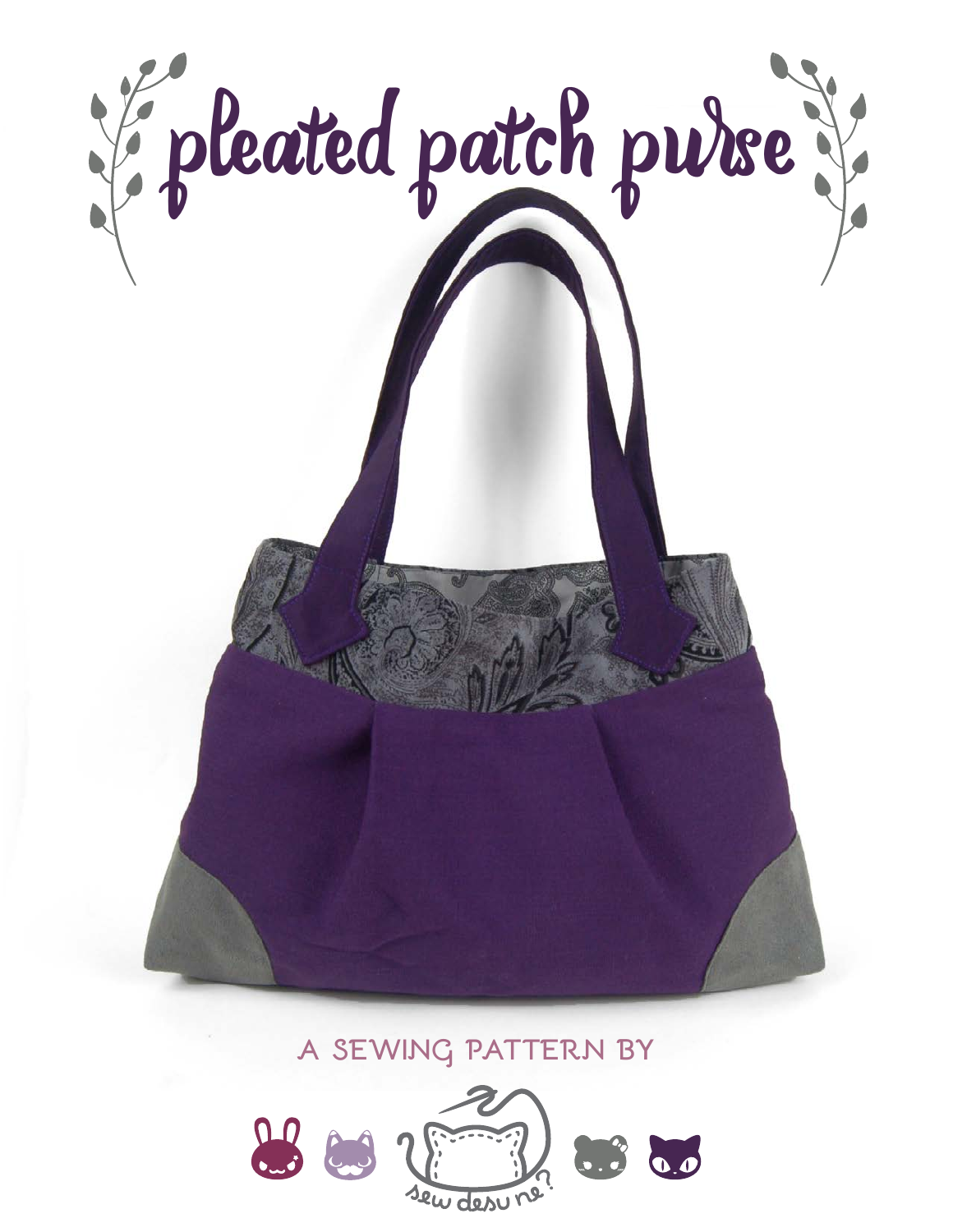#### pleated patch purse sewing tutorial

pleated patch purse

This purse features a contrast top band, contrast corner patches, pleats, and shaped handles. It's a simple pattern, but has a lot of extra details that make it unique.

### $D$ ifficulty:  $\Box \Box \Box \Box$

While the techniques are basic (pleats, straps, lining, etc.) there are a lot of them, so take it one step at a time if you're green.

#### makes:

one purse that is 10" wide, 8" tall, and about 3" deep

# **materials & tools**

| · 1/2 yd. of medium to heavyweight<br>fabric for main fabric (canvas or twill<br>would be perfect - I used interfaced<br>linen)                                                                                         | • Matching sewing thread<br>Basic sewing tools (sewing machine,<br>$\bullet$<br>scissors, iron, needles, pins, fabric<br>marker, seam ripper) |
|-------------------------------------------------------------------------------------------------------------------------------------------------------------------------------------------------------------------------|-----------------------------------------------------------------------------------------------------------------------------------------------|
| . 1/4 yd. of medium to heavyweight<br>fabric for contrast top and corner<br>patches (canvas or twill would be<br>perfect - I used faux suede)<br>. 1/2 yd. of lightweight fabric for lining (I<br>used quilting cotton) |                                                                                                                                               |
|                                                                                                                                                                                                                         |                                                                                                                                               |
|                                                                                                                                                                                                                         |                                                                                                                                               |

### **before you begin:**

- **1.** Print out the project pattern, pages  $9 - 14$
- **2.** Assemble the printed pattern pieces
- **3.** Lay out the pattern pieces on your fabric and cut them out
- **4.** Mark the fabric pieces with the guidelines from the pattern

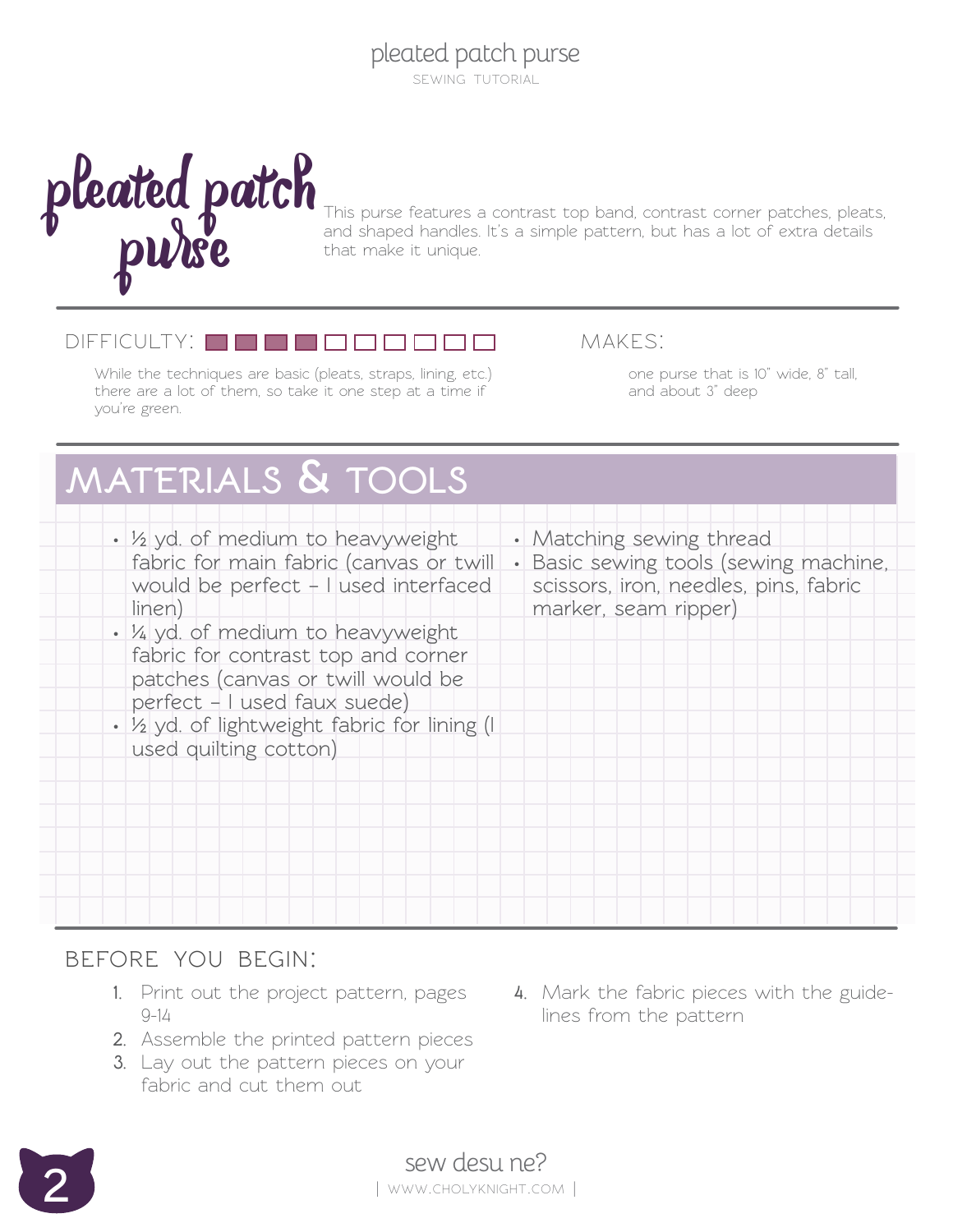sewing tutorial



First we're preparing the corner patches for the purse. Start by grabbing one of your corner patch pieces from your contrast fabric and the lining fabric. Line up their raw edges and sew them together along the curved edge. Leave the straight and notched edges free, as those don't need to be sewn. When you finish, trim the seam allowances then turn the piece right side out and press it nice and flat. Repeat this with the remaining corner pieces until you have 4 completed corners. First we're preparing the<br>comer patches for the<br>purse. Start by grabbing<br>one of your comer patch<br>fabric and the liming fabric.<br>Line up their raw edges and<br>sew them together along the<br>curved edge. Leave the straig<br>and notch



Now to attach the corners to your purse. Simply line up the notched edges of your corner pieces with that of the front side of your purse. The right sides should both be facing up. Pin the corner piece in place, then edge stitch around the curved edge, so now the corner is permanently affixed. Repeat the same thing with your other corner pieces and the remaining corners of your bag for

Sew desu ne? | www .cholyknight .com |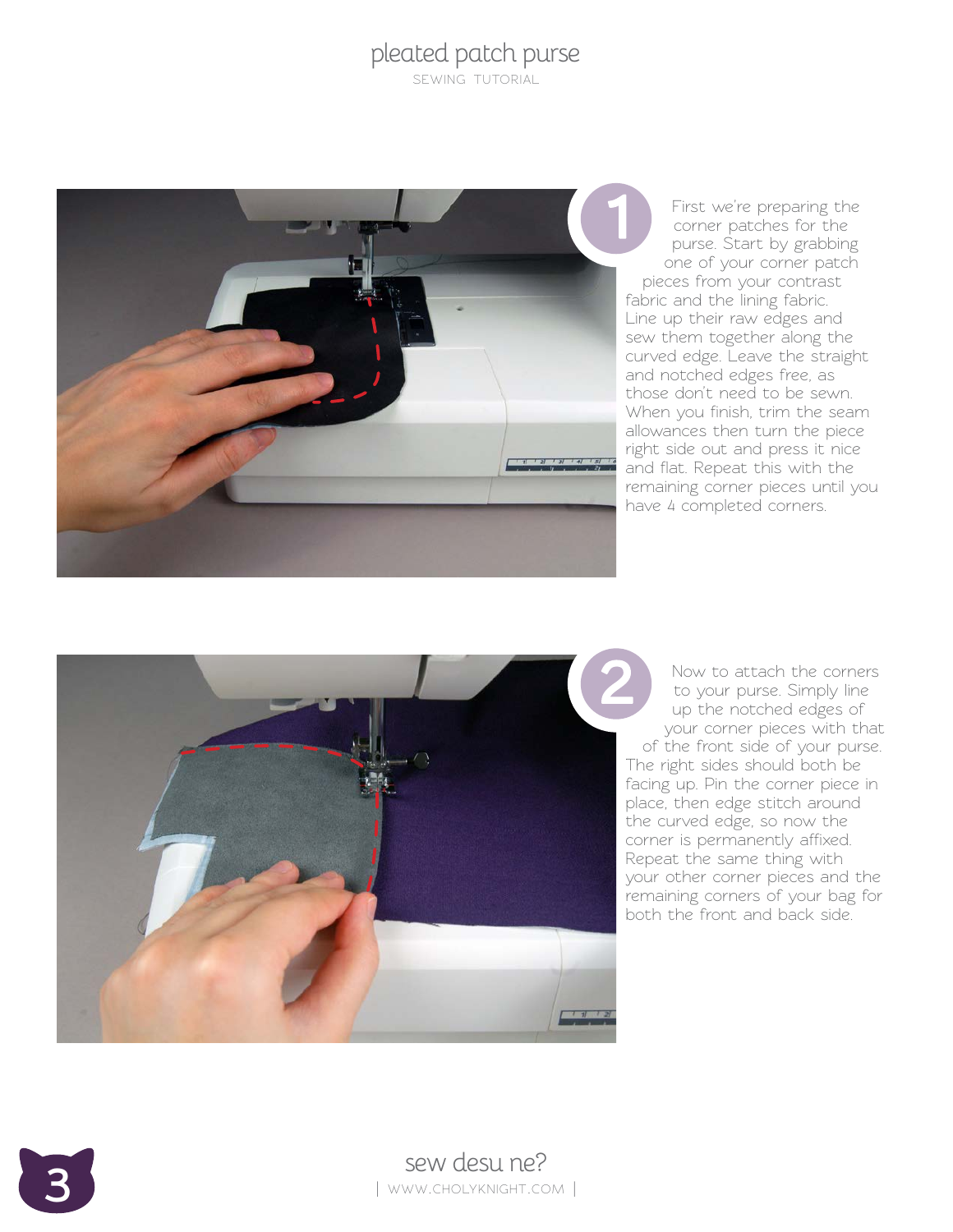#### pleated patch purse sewing tutorial

Up next are the pleats at the top of the purse. The pleats are created by folding one marked area of your purse towards another – this is indicated in the pattern guidelines. I chose to keep the pleats in place by matching up the lines, then sewing them in place about 1" or so from the top edge. When you finish, be sure to iron the tops of the folds to complete the pleated look.



With the pleats completed, you can now add the top section of your purse. Line up the bottom edge of your purse top piece with the top edge of your purse bottom. You'll know that you have it right when the single notch marks match up properly. When everything is all lined up, sew the two edges together to create the top contrast section for your purse. The front and back of your purse are now practically complete!

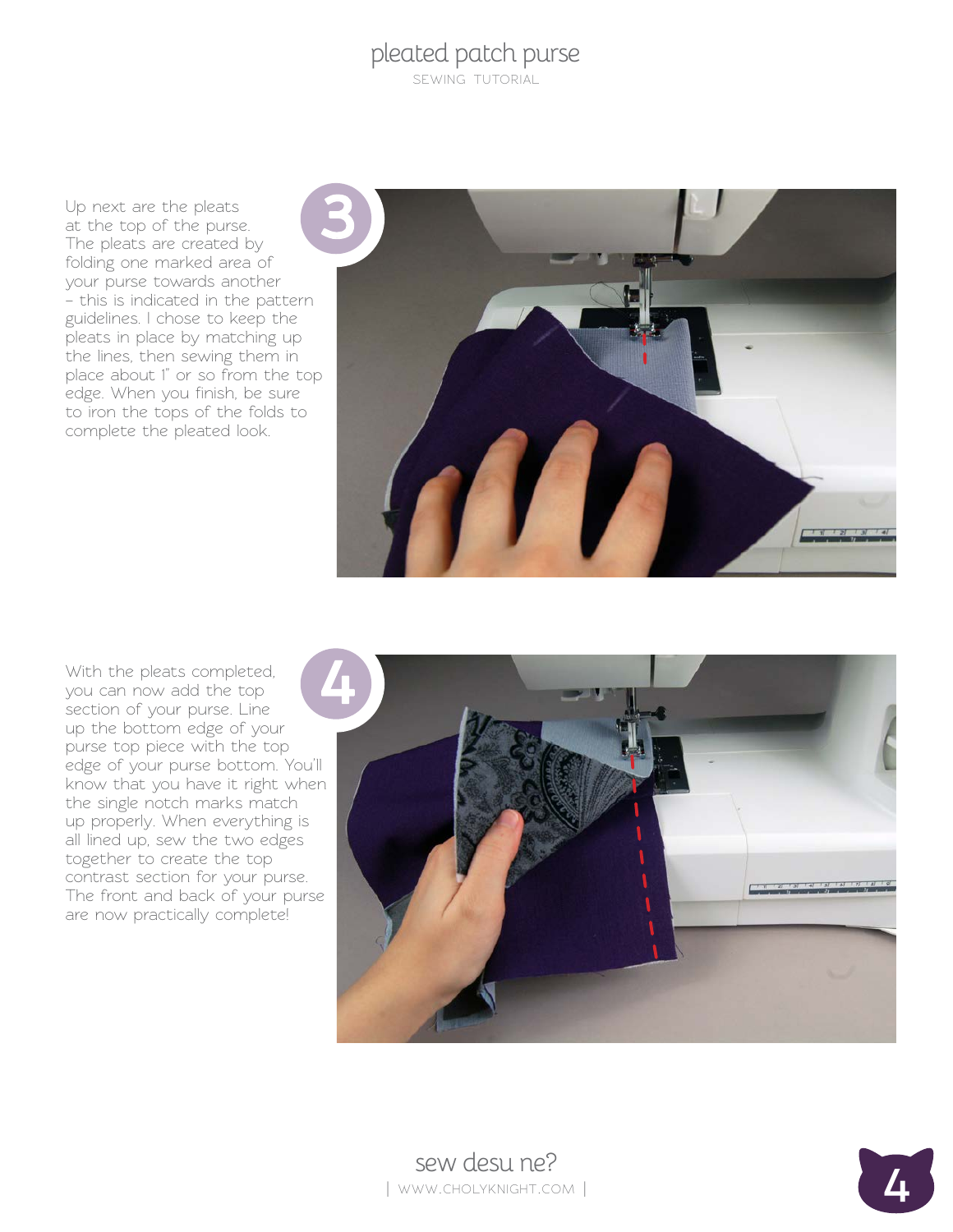sewing tutorial



With the front and back of your purse looking good, you can now sew up the sides and bottom. Line your front and back pieces up, matching up the raw edges with right sides together. Sew down the side and bottom edges of the purse, leaving the top edge free and also skipping over the corners, as we'll be sewing those next. With the of your car<br>sides and<br>your front a<br>matching up in right sides tope<br>the side and like purse, lea<br>free and also<br>corners, as we<br>next.<br>To create and next.<br>To create seams m<br>To create seams m<br>corner oper so, the raw ed



To create the corners, fold your bag diagonally so the side seams and bottom seams match up at the corner openings. When you do so, the raw edges should line up nicely. Sew along this raw edge to create some depth for your bag.

This is where you'll want to go back and repeat steps 3-6 with your lining pieces. Except during step 5 remember to leave an opening in the bottom seam of your lining as the pattern indi cates for turning the purse right side out later.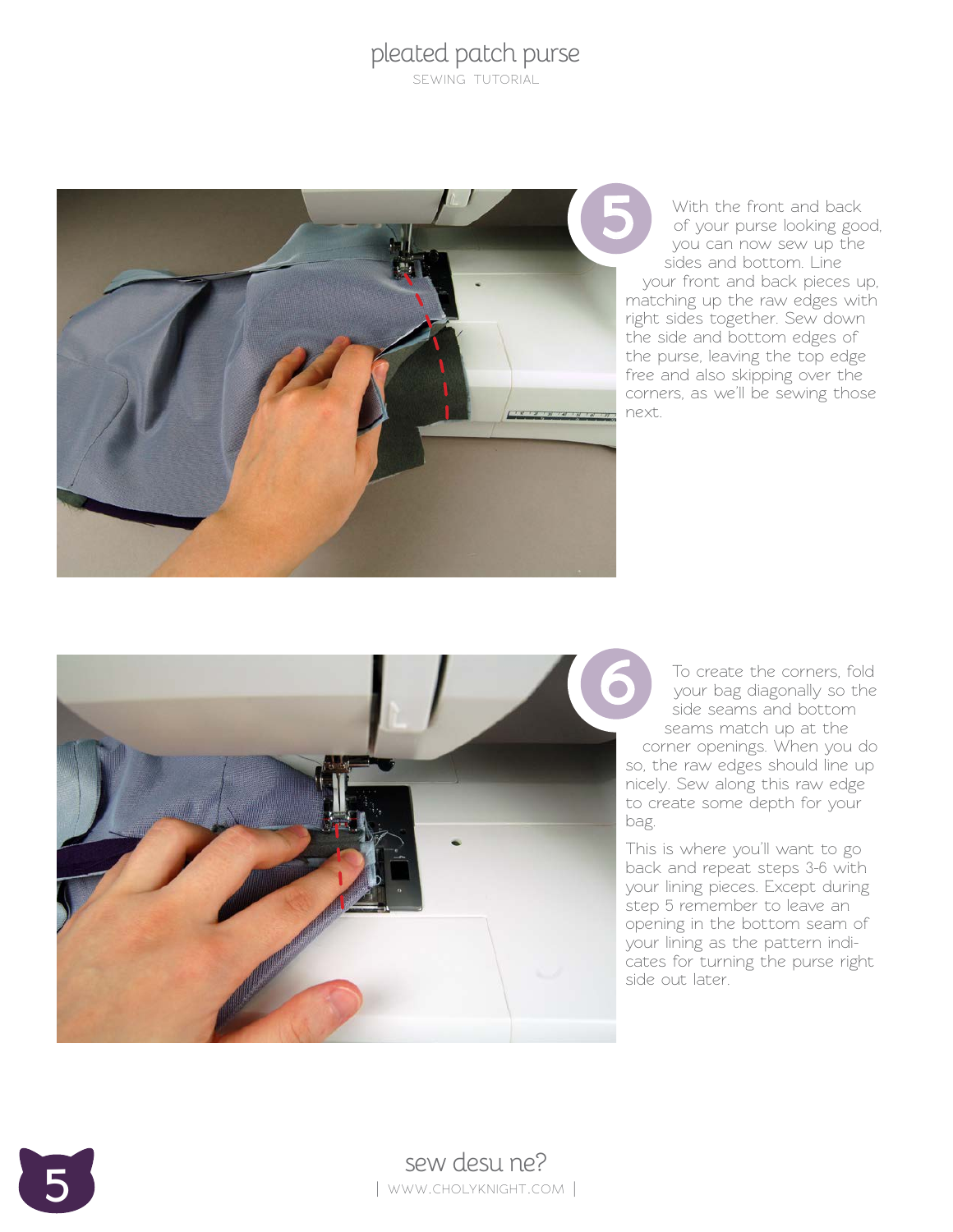sewing tutorial

With your outer purse and lining all complete, you can now sew them together along the top edge. Nestle the outer bag into the lining with right sides together, then match up the raw edges along the top. Sew all the way around the perimeter of this edge. Turn your purse right side out through the opening in the lining, then press the top seam of your purse so it's nice and crisp.



To keep the top edge looking crisp, sew an edge stitch around the perimeter of the top edge of the bag.





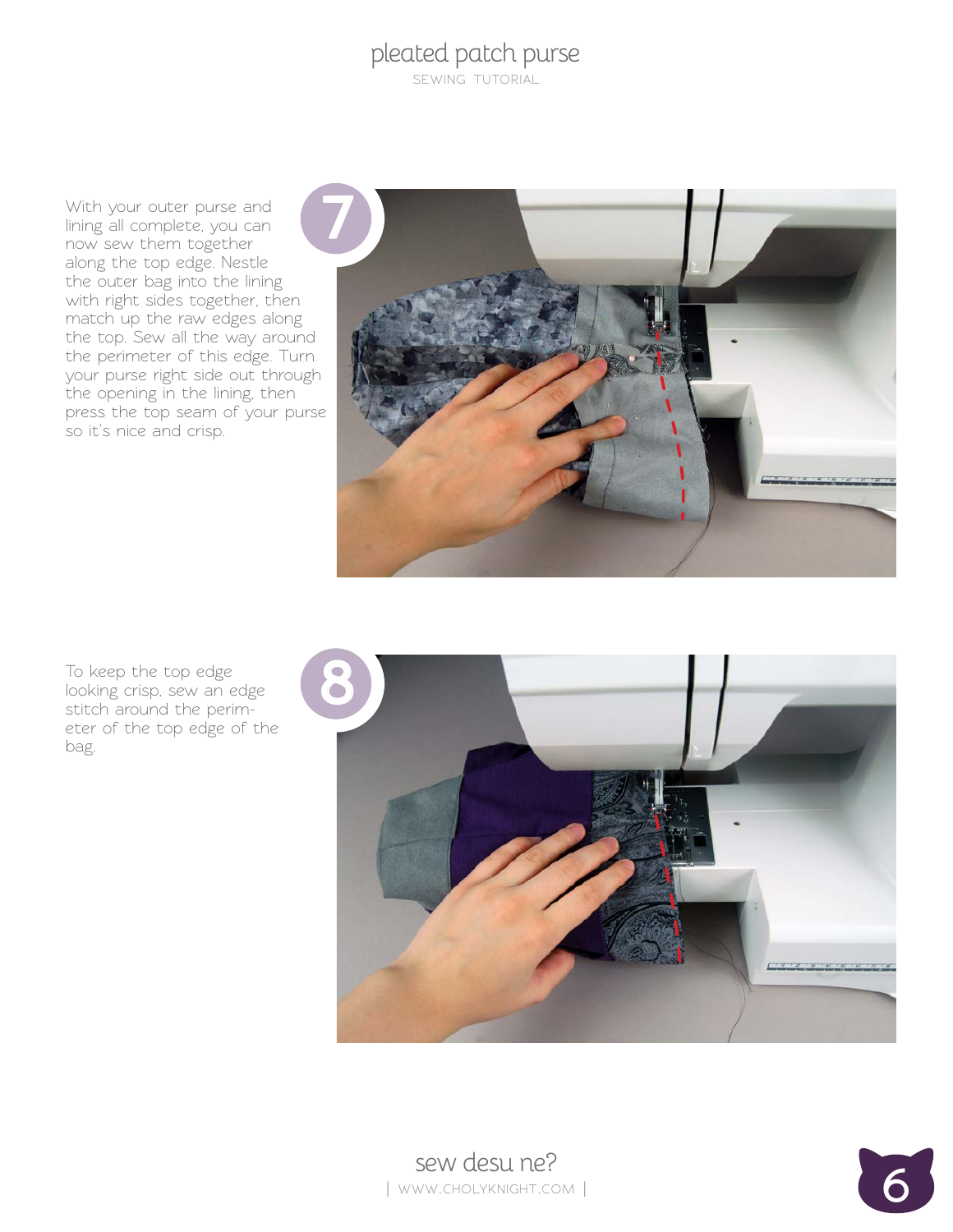sewing tutorial



This is where you'll want to go back and sew the opening in your lining closed. You can do so with a hand-sewn ladder stitch, or a quick machine edge stitch as I've done here.



With your main purse complete, you can now move onto the straps! Start by sewing your strap pieces together with right sides facing. Be sure to leave the large opening in one side as the pattern indicates for turning the strap right side out. When you finish, trim the seam allowances, then turn the strap right side out with a chopstick or similar turning tool, being sure to get the points nice and crisp. Turn under the seam allowances in the opening, then iron the strap flat. Repeat this with your last 2 strap pieces to create 2 completed straps.

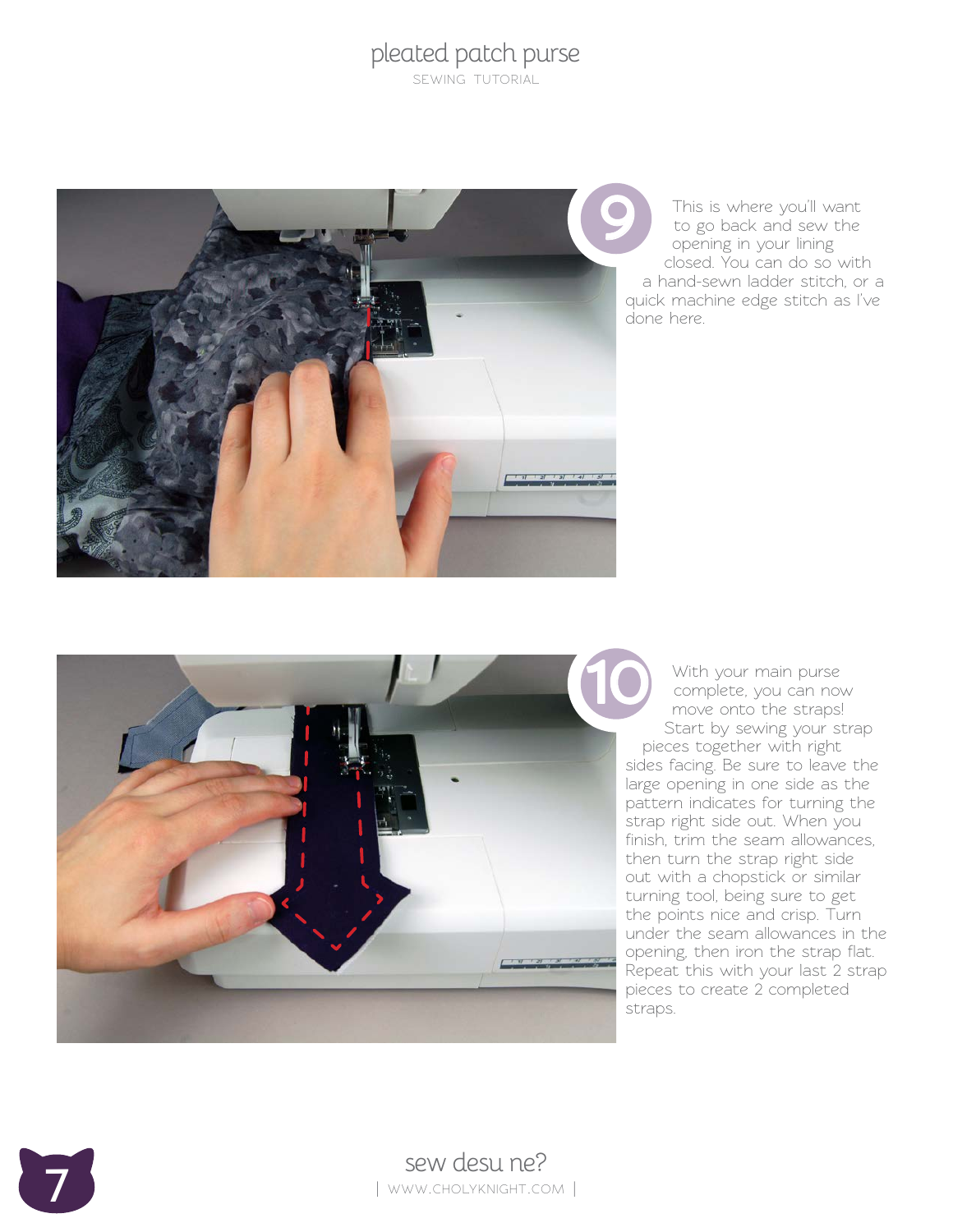sewing tutorial

To keep your straps looking nice and crisp, you'll want to edge stitch around the perimeter of your strap. This will also close up the opening you left before for turning the strap right side out. Your straps are now complete! All that's left is to attach them to the purse.



To attach your straps to the purse, simply line up the end of one strap along the pattern guidelines indicated for the top of your purse. Sew around the perimeter of the small overlapping area. Sew the other end of the strap to the other pattern guideline on the same side of the purse. Then repeat this all over again with your second strap and the other side of your purse. Now go show this off someplace fancy because YOU'RE DONE!

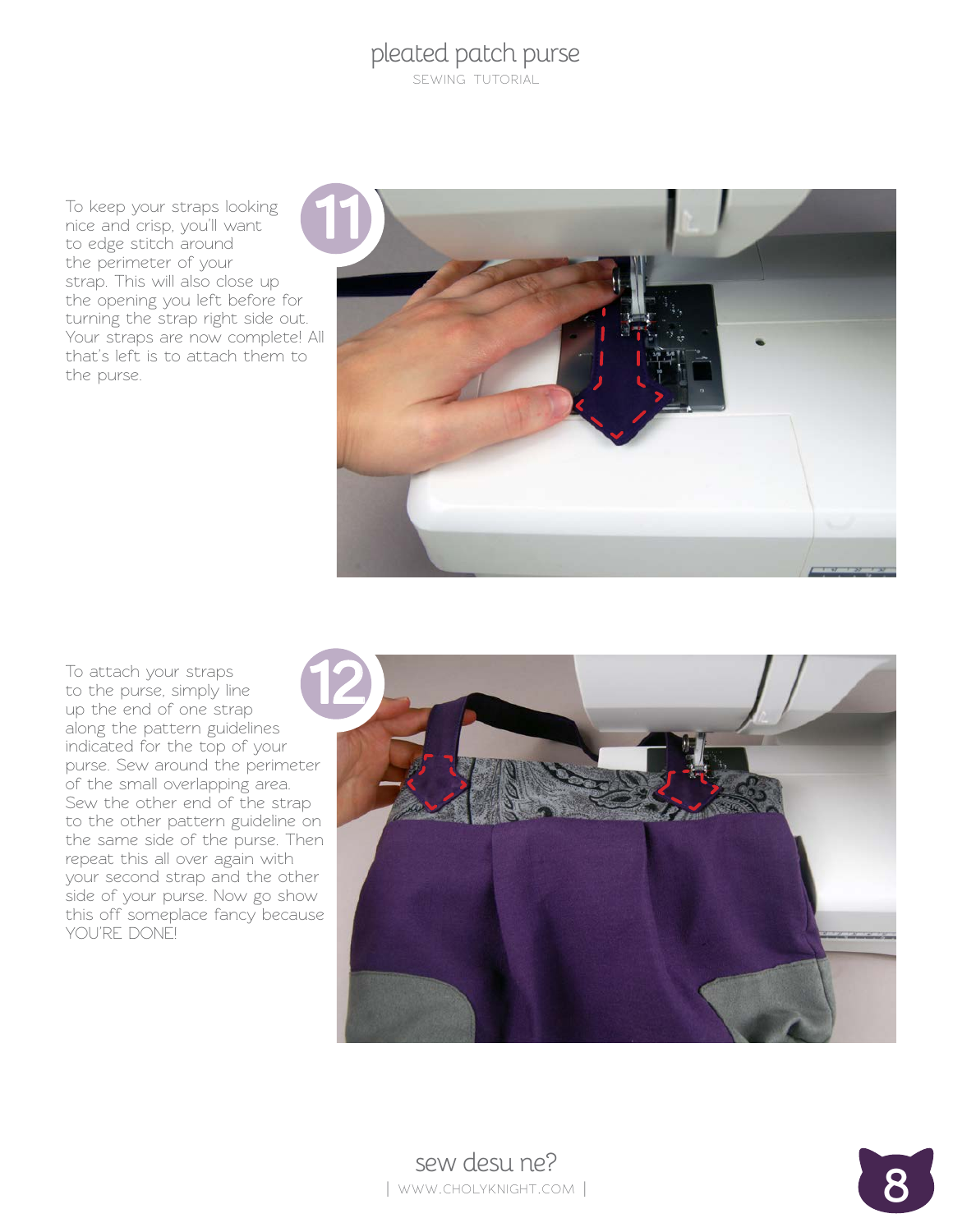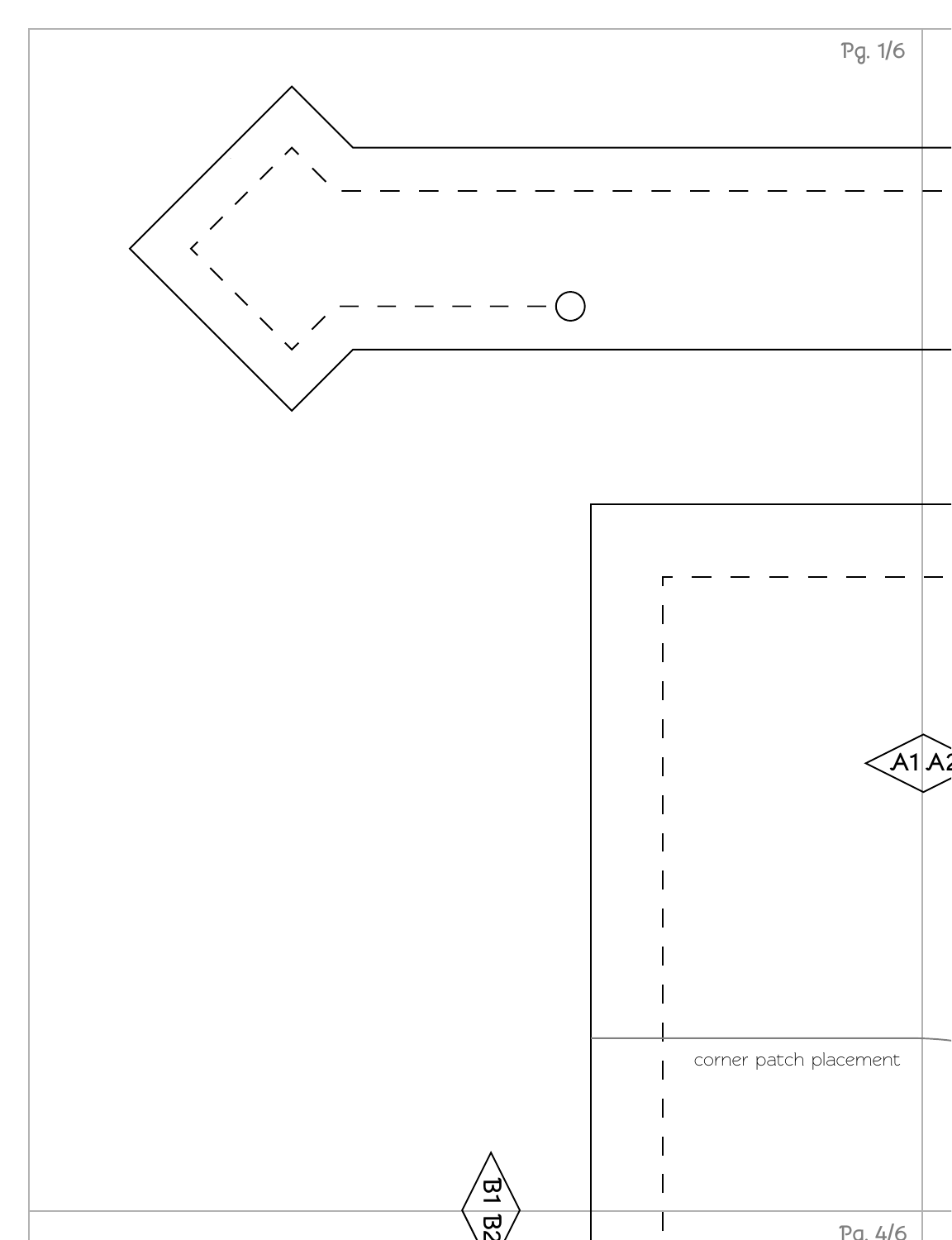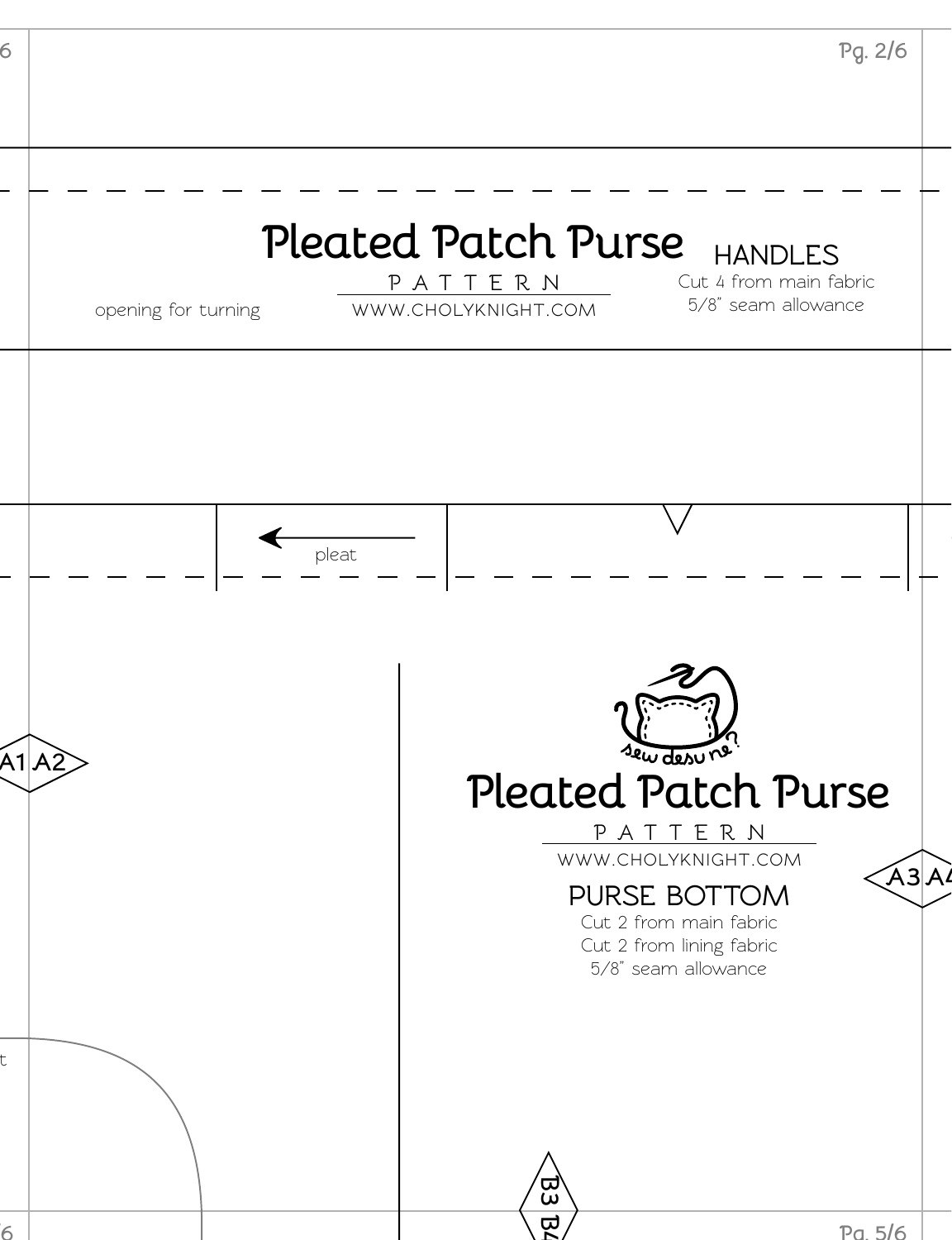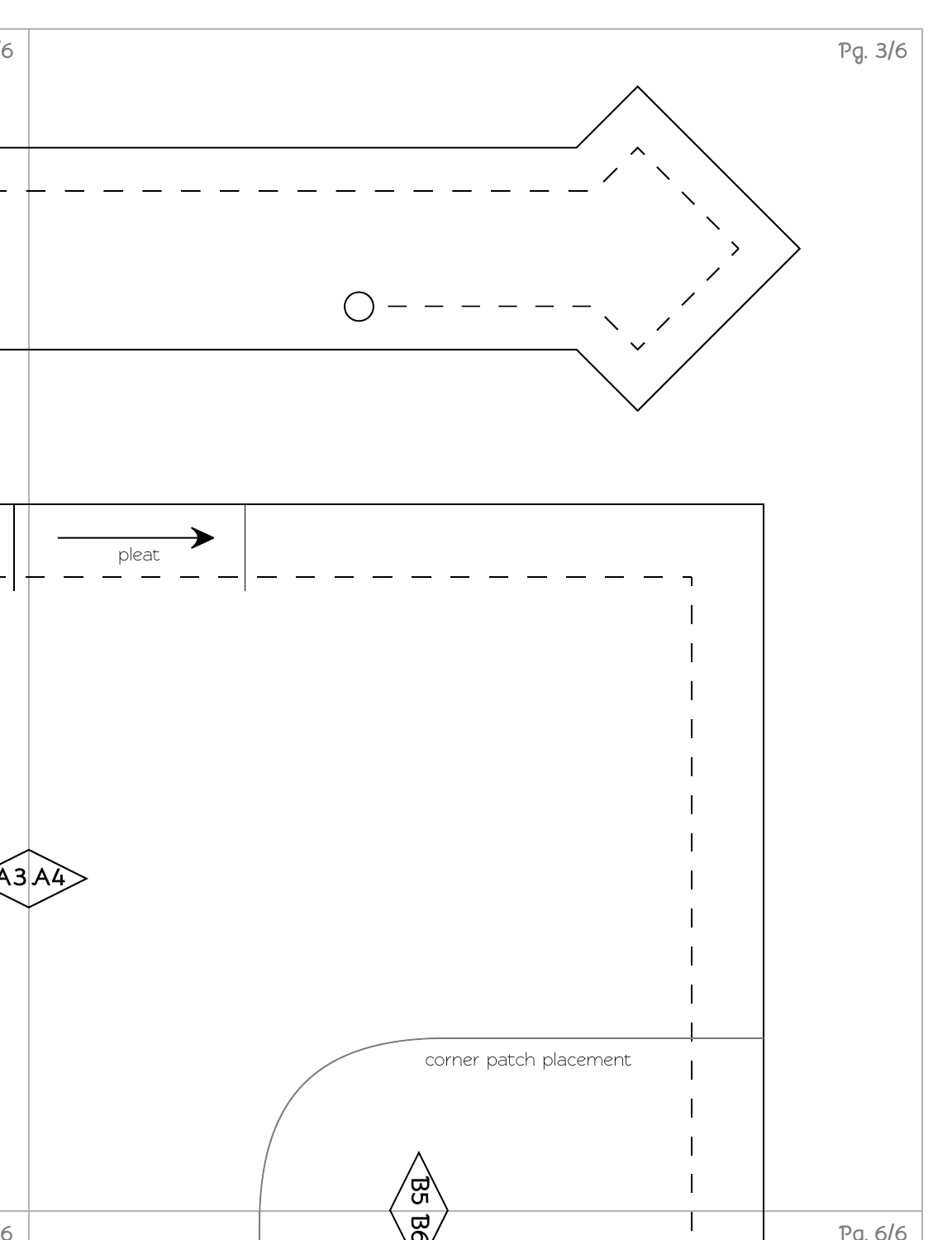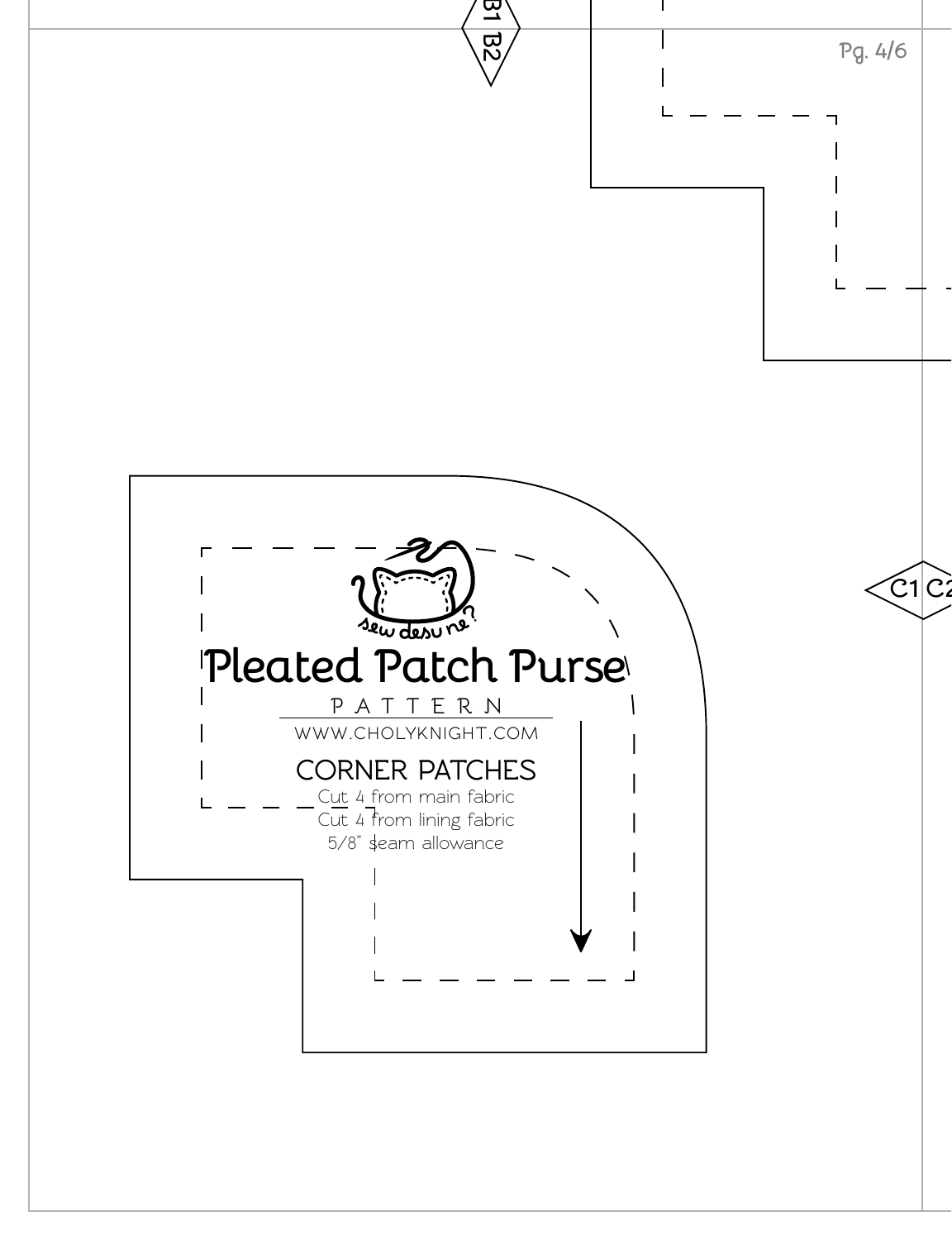![](_page_12_Figure_0.jpeg)